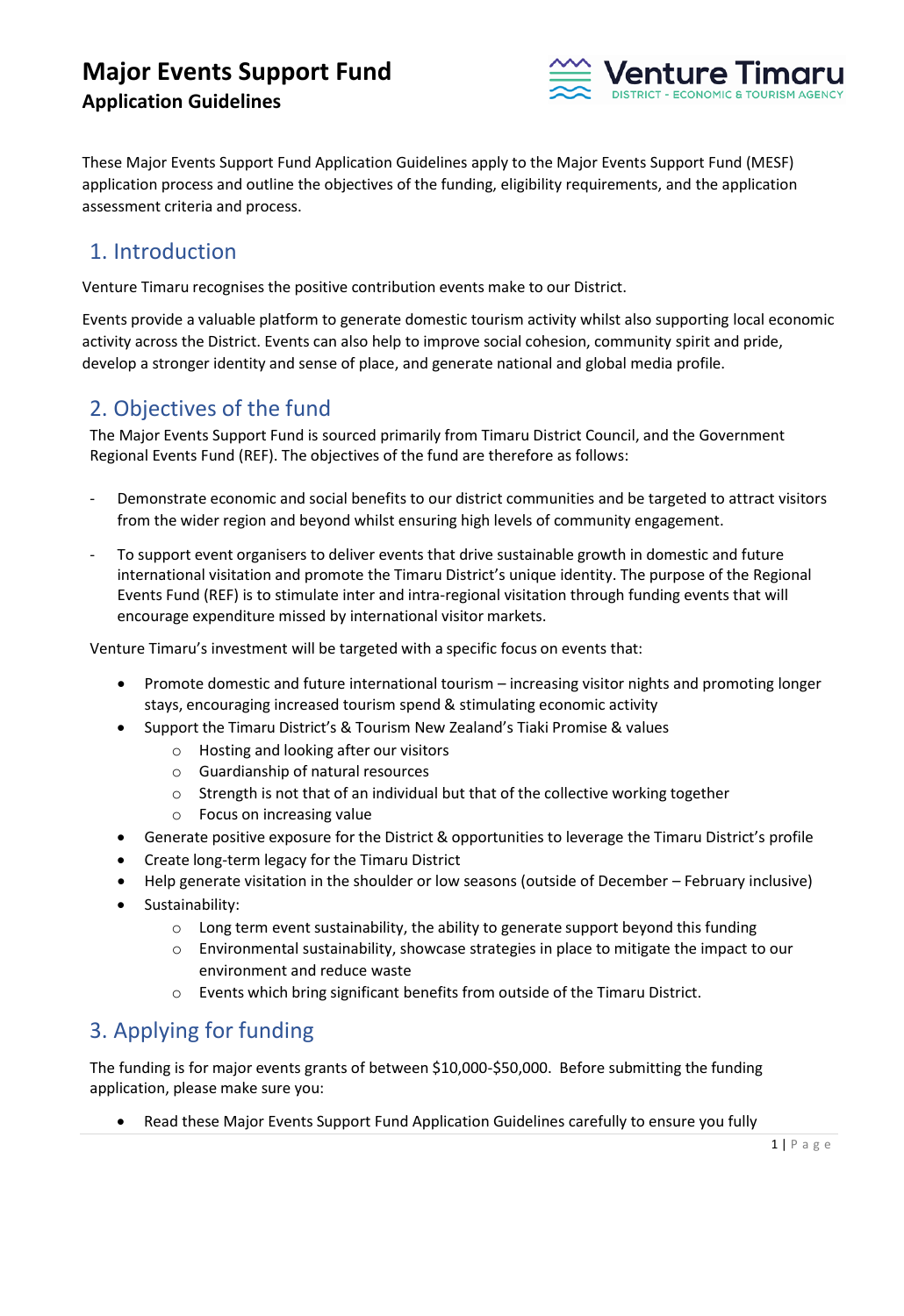# **Major Events Support Fund**

#### **Application Guidelines**



understand the eligibility requirements and the assessment criteria;

- Accept and agree to the Major Events Support Fund Terms and Conditions; and
- Prepare the required information.

Applications for funding will be assessed by the Venture Timaru Board. Decisions on applications are expected within 4 weeks.

### 4. Preparing your application

Please provide as much detail as possible when preparing the funding application, because once the decision has been made and approved by the Venture Timaru Board, these details cannot be changed.

Key application requirements:

- Complete all sections of the funding application. Incomplete forms will not be considered.
- You must identify how your event aligns to the criteria of the fund.

#### Assessment criteria

Eligible applications will be prioritised for events funding from the Major Events Support Fund based on the following criteria:

- Visitation attract visitors to the region by the events.
- Profile enhance the regional profile through events.
- Legacy generate legacy benefits for the region from the events.

#### Key priorities for events

Extent to which the event:

- Builds positive district identity & has a district-wide impact.
- Showcases the Timaru District's assets and what is special about the District.

#### Funding criteria

The degree to which the event delivers the desired impacts for events:

- Brings people together & attracts visitors to the District to share memorable experiences.
- Expresses the spirit of the Timaru District and its people and leaves a positive legacy for the community.
- Profile the Timaru District and its diverse offering.
- Stimulate economic activity.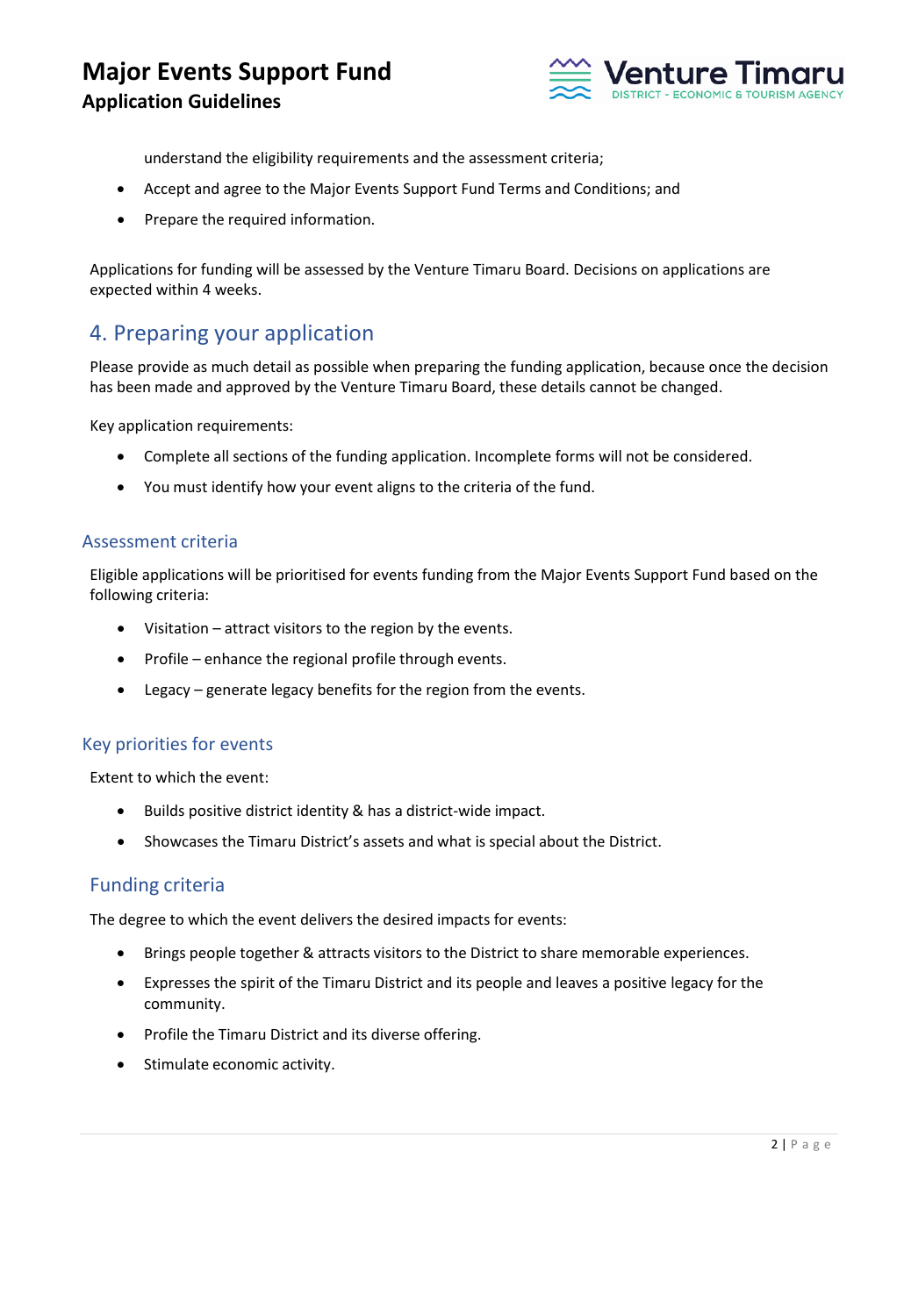

A wide range of events can be considered for funding.

#### Strengthening Existing Events

- Focus on events that have identified opportunities for increasing out of district visitor attraction that could be achieved through additional funding. Focus on strength of the District and build the District proposition.
- Utilise the profile of the event to enhance the profile, narrative and brand story of the District.

#### Seeding New Events

- Create new annual events as a legacy, which expand on our current offering to drive repeat visitation to the District. Events need to be fit for infrastructure and promote and leverage off the natural environment.
- Address seasonality during the shoulder and low seasons for the District. Consideration will be given to events that happen outside of peak periods (December – February inclusive).

#### Business Events

The following will be considered:

- Economic benefits the ability of an event to drive and stimulate benefits and/or future investment into the District;
	- o The anticipated level of attendance including volunteer support, performers and/or competitors
	- o Average length of stay and/or visitor nights
	- o Daily expenditure per visitor.
- Potential of the event to grow, possibly into a major event for the District.
- Organisers need to demonstrate how the timing of their event meets key visitation and economic drivers. Consideration will be given to events that happen outside of peak event and tourism periods (September – March inclusive) – helping to ensure a good spread of events during the year.
- Identity and genre so that we support a portfolio of events which includes a proportional blend and best complement our existing venues and facilities.
- How accessible the event is proposed to be;
	- o Universal accessibility with specific considerations for disabled persons and where appropriate for older adults and children
	- o Transport accessibility
	- o Cost, affordability relative to target market
	- o Open to anyone who wishes to attend; not restricted to certain sectors of the community
	- o Access to knowledge and information through appropriate channels.
- Whether the event is one-off or multi-year with a sound strategic plan for its development.
- Assessment of the event's ability to strategically align and drive brand & marketing outcomes that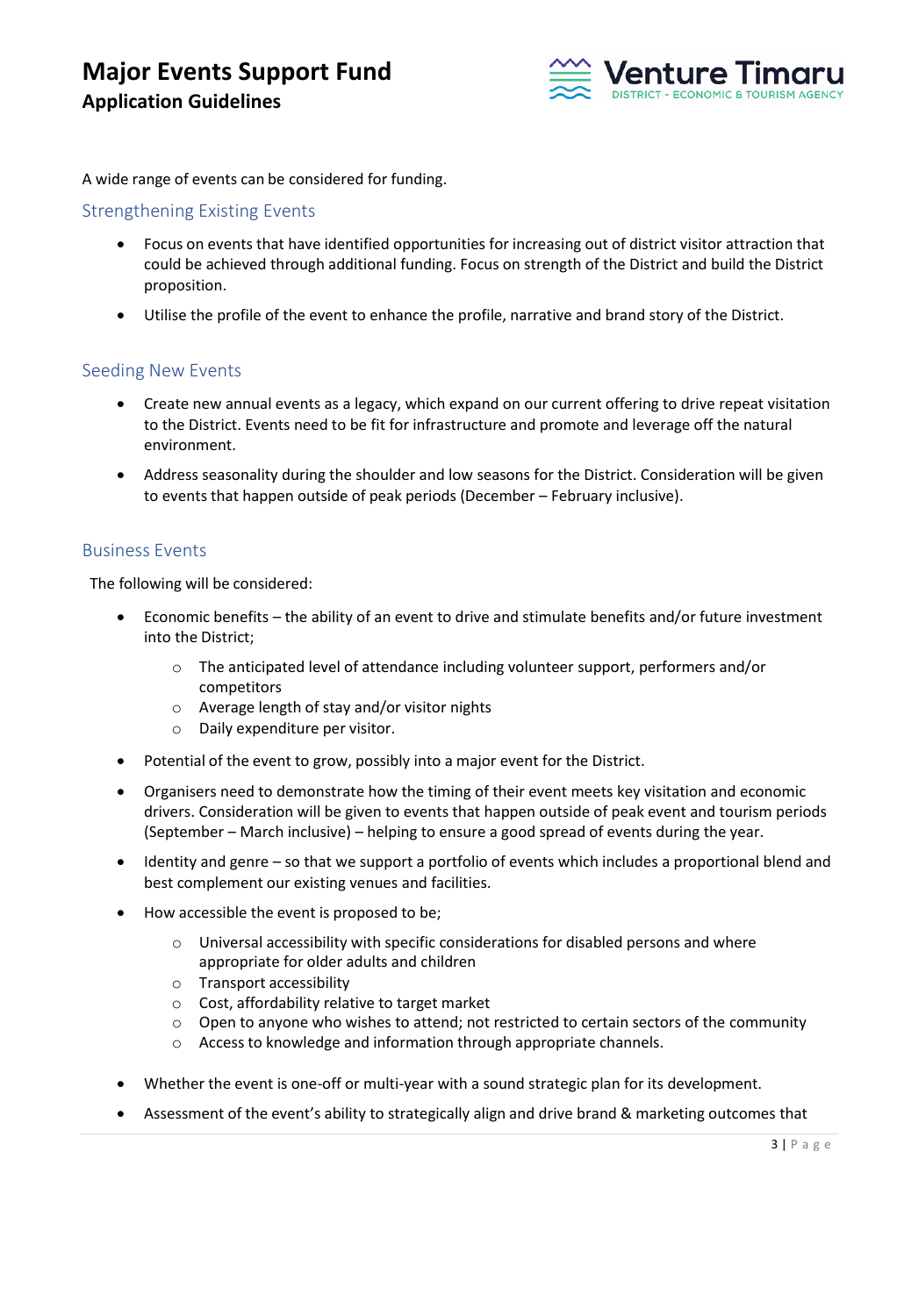

increase promotion of the District and align with Timaru District values.

- o Allows visitors opportunity to explore the Timaru District and the opportunity to showcase our District's beauty
- o Generates marketing opportunities for the District.
- Engagement:
	- $\circ$  Assesses the event's capacity to create positive engagement and generate community buy-in and pride.
- The degree to which the event uses sustainable practices:
	- $\circ$  Financial (e.g. overall cost of the event relative to the scale and benefits of the event, working towards a strategy for events to become more financially sustainable including retaining profits from previous events)
	- o Transport planning
	- o Sound environmental operations and works to promote green initiatives
	- o Respects the environment and promotes protection of key assets
	- o Supporting local.
- Whether the event is in the appropriate venue for its scale and type, and/or makes the best use of the District's event infrastructure.
- Provides opportunities to leverage economic partnerships or leaves a legacy which enhances social, cultural or environmental benefits.
- Extent to which the event adds to any cumulative impacts on local neighbourhoods and businesses, balanced against benefits to the District (relates to its timing and location relative to other events in the calendar).

### 5. Eligibility

To be eligible to apply for funding from the Major Events Support Fund, the event and/or event organiser(s) must meet the following criteria.

- The event must take place in the Timaru District.
- All application assessments will be considered, both collectively (with other applications) and independently upon their respective merit in order to ensure a balanced portfolio of event categories (types) and year-round weighting. There will be three primary categories considered:
	- o **Emerging events** that are new and warrant a kick start sponsorship investment as they are seen to have significant long-term growth potential for the Timaru District.
	- o **Cornerstone long-standing events** that have proven performance in delivering high profile for the Timaru District, add to the districts value proposition and where Venture Timaru's ongoing support will drive incremental visitation and expansion opportunity.
	- o **Significant one-off events** that present an opportunity to deliver substantial benefits to the Timaru District by way of profile, increased visitation, and new business opportunities (economic outcome).
- Consideration will be given to events that attract visitors from other districts/regions.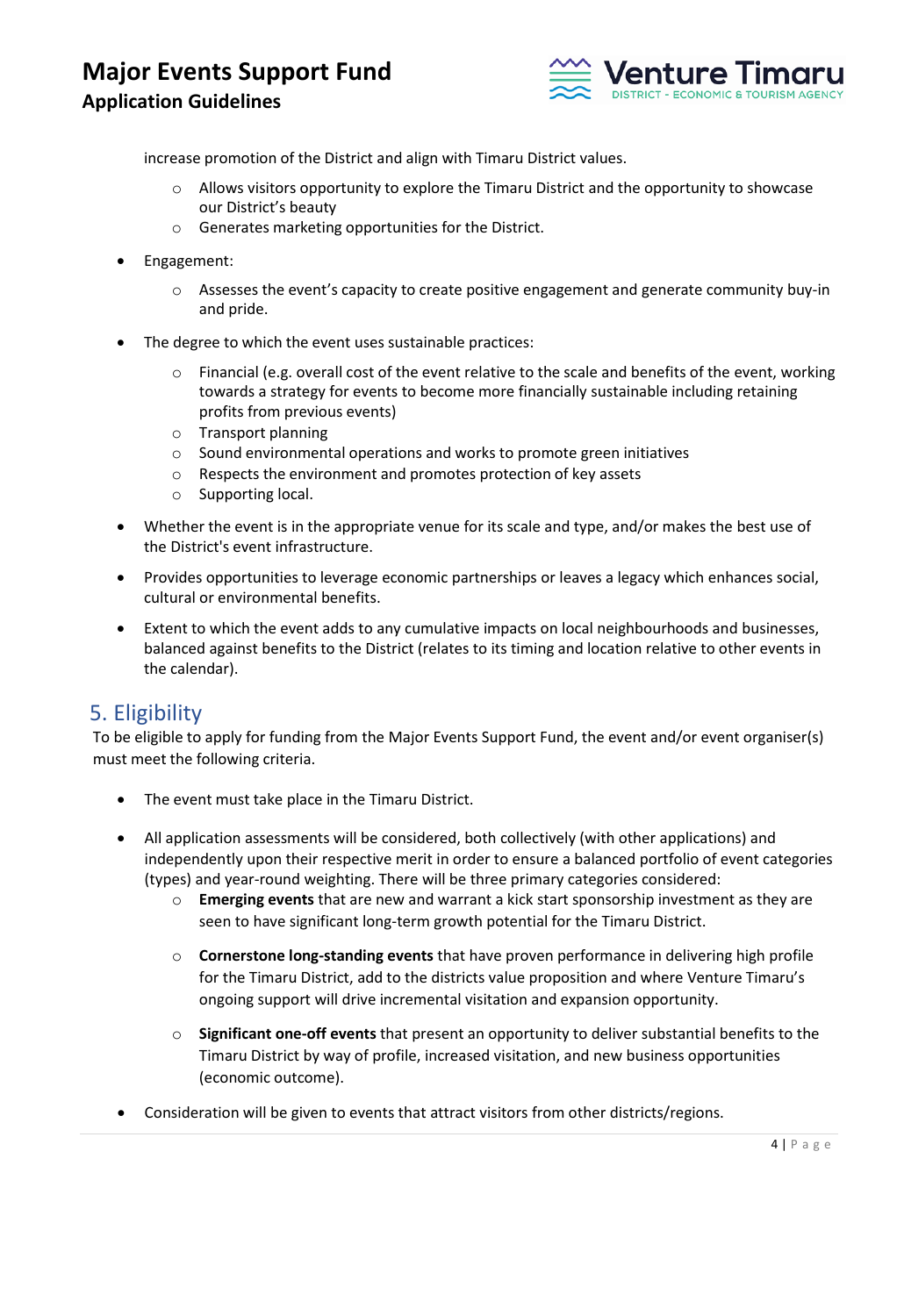

- The organisation responsible for the event must be a legal entity such as a trust, company or incorporated society, and must be able to provide evidence of this status if requested.
- The organisation must have no outstanding debt owing to Regional/District Councils, Government Organisations or any Council Controlled Organisations, nor any other third-party debts.
- The event/organiser must fully declare any additional Government, Council, Local Board, or Council-Controlled Organisation funding, grant or koha/donation for the event.
- The applicant must comply with all Council regulatory and statutory requirements relating to the preparation and delivery of the event, including obtaining all necessary permits and consents.
- The event must be held within the planned timeframe.
- The event must demonstrate how they will meet the Event Sector Voluntary Code.
- Venture Timaru does not deliver the event, the applicant must have an event management plan in place.
- Provide (if appropriate) an economic impact assessment via Venture Timaru's Infometrics Events [Calculator.](https://www.vtdevelopment.co.nz/business/events-calculator)
- Please note: All events will require public liability insurance; however, the amount of cover will be assessed on an individual event basis.

### 6. Ineligibility

Some types of events and event-related costs are not eligible for funding through this fund:

- Applications that are incomplete or fail to meet the fund requirements.
- Event seeking funding to substitute funding already committed (such as Council funds).
- Private functions, lunches, or dinners.
- Fixed assets.
- Events that in the view of Venture Timaru are likely to advance and/or promote religious, ministry or political purposes.
- Events that in the view of Venture Timaru are likely to denigrate, exclude, or offend parts of the community.
- Events that in the view of Venture Timaru are likely to present a hazard to the community or pose a significant risk to the public.
- Events that have breached previous funding agreements with Councils, including post-event reporting criteria, and where no commitment has been made to rectify this.